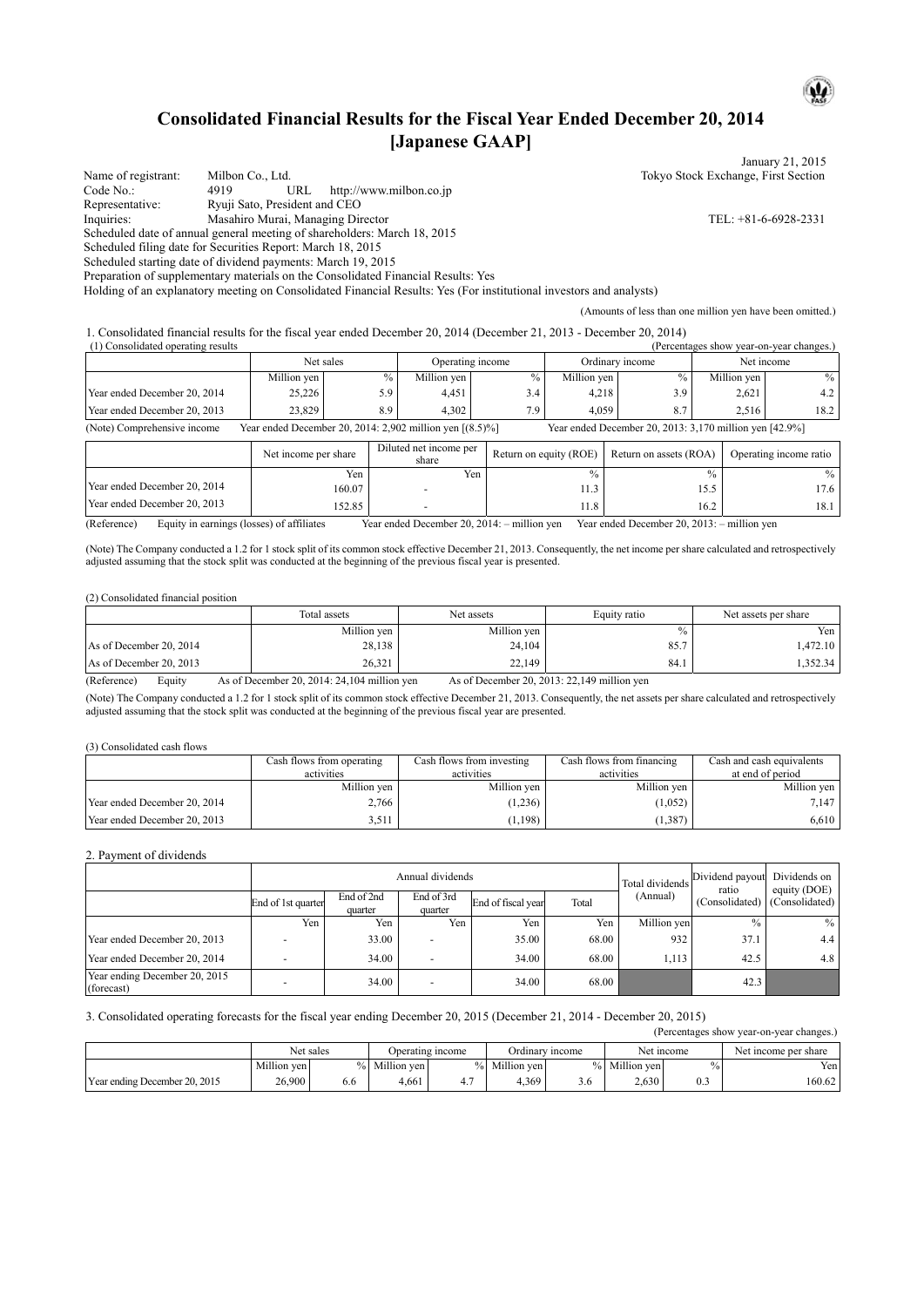\*Notes

#### (1) Significant changes in subsidiaries during the period

(changes in specified subsidiaries resulting in the change in the scope of consolidation) : None

Exclude: 0 companies (Company name: )

#### (2) Changes in accounting policies, changes in accounting estimates and retrospective restatements

| 1) Changes in accounting policies due to amendment to the      |        |
|----------------------------------------------------------------|--------|
| accounting standards, etc.                                     | $Y$ es |
| 2) Changes in accounting policies other than those in 1) above | : None |
| 3) Changes in accounting estimates                             | : None |
| 4) Retrospective restatements                                  | : None |

#### (3) Number of shares issued (common stock)

|  | 1) Number of shares issued at the end of the period |  |  |  |  |
|--|-----------------------------------------------------|--|--|--|--|
|  | (including treasury shares)                         |  |  |  |  |
|  |                                                     |  |  |  |  |

|  |  | 2) Number of treasury shares at the end of the period As of |  |  |  |  |  |  |
|--|--|-------------------------------------------------------------|--|--|--|--|--|--|
|--|--|-------------------------------------------------------------|--|--|--|--|--|--|

3) Average number of shares during the period

| e period   | As of<br>December 20, 2014      | 16,558,617 shares | As of<br>December 20, 2013      | 16,558,617 shares |
|------------|---------------------------------|-------------------|---------------------------------|-------------------|
| the period | As of<br>December 20, 2014      | 184,672 shares    | As of<br>December 20, 2013      | 179,953 shares    |
| iod        | Year ended<br>December 20, 2014 | 16,374,865 shares | Year ended<br>December 20, 2013 | 16.462.012 shares |

(Note) The Company conducted a 1.2 for 1 stock split of its common stock effective December 21, 2013. Consequently, the number of shares issued at the end of the period, the number of treasury shares at the end of the period, and the average number of shares during the period calculated and retrospectively adjusted assuming that the stock split was conducted at the beginning of the previous fiscal year are presented.

#### (Reference) Summary of non-consolidated operating results

Non-consolidated financial results for the fiscal year ended December 20, 2014 (December 21, 2013 - December 20, 2014)

| (1) Non-consolidated operating results<br>(Percentages show year-on-year changes.) |             |                  |             |                 |             |            |             |        |  |
|------------------------------------------------------------------------------------|-------------|------------------|-------------|-----------------|-------------|------------|-------------|--------|--|
| Net sales                                                                          |             | Operating income |             | Ordinary income |             | Net income |             |        |  |
|                                                                                    | Million yen | $\%$             | Million yen |                 | Million yen | $\%$ .     | Million ven | $\%$ . |  |
| Year ended December 20, 2014                                                       | 24,197      | 4.4              | 4.566       |                 | 4,354       |            | 2,762       | 8.5    |  |
| Year ended December 20, 2013                                                       | 23,180      | 8.3              | 4.516       | 12.5            | 4.254       | $\sim$     | 2.545       | 18.2   |  |

|                              | Net income per share | Diluted net income per share |
|------------------------------|----------------------|------------------------------|
|                              | Yen                  | Yen                          |
| Year ended December 20, 2014 | 168.68               |                              |
| Year ended December 20, 2013 | 154.66               | $\overline{\phantom{0}}$     |

(Note) The Company conducted a 1.2 for 1 stock split of its common stock effective December 21, 2013. Consequently, the net income per share calculated and retrospectively adjusted assuming that the stock split was conducted at the beginning of the previous fiscal year is presented.

#### (2) Non-consolidated financial position

|                                                                   | Total assets                                          | Net assets                                  | Equity ratio | Net assets per share |
|-------------------------------------------------------------------|-------------------------------------------------------|---------------------------------------------|--------------|----------------------|
|                                                                   | Million yen                                           | Million yen                                 | $\%$         | Yen I                |
| As of December 20, 2014                                           | 28,037                                                | 24,333                                      | 86.8         | .486.12              |
| As of December 20, 2013                                           | 26.192                                                | 22.533                                      | 86.0         | 1.375.78             |
| $(D \circ f_{\alpha \alpha \alpha \alpha \alpha})$<br>$E$ and $E$ | $\lambda$ s of Daaambar 20, 2014; 24, 222 million van | As of December 20, 2012; 22.522 million you |              |                      |

(Reference) Equity As of December 20, 2014: 24,333 million yen As of December 20, 2013: 22,533 million yen

(Note) The Company conducted a 1.2 for 1 stock split of its common stock effective December 21, 2013. Consequently, the net assets per share calculated and retrospectively adjusted assuming that the stock split was conducted at the beginning of the previous fiscal year are presented.

#### \*Indication of the status of execution of audit procedures

As these financial results are not subject to audit procedures pursuant to the Financial Instruments and Exchange Act, said audit procedures were not completed at the time of disclosure of this report.

#### \*Explanation on the appropriate use of operating forecasts and other special instructions

Operating forecasts and other statements regarding the future presented in these materials are based on information currently available and certain assumptions deemed to be reasonable, and actual performance may differ substantially due to various factors. For notes on the use of preconditions of operating forecasts and the use of operating forecasts, refer to "1. Analysis of Operating Results and Financial Position (1) Analysis of operating results" on page 2 of the supplementary materials.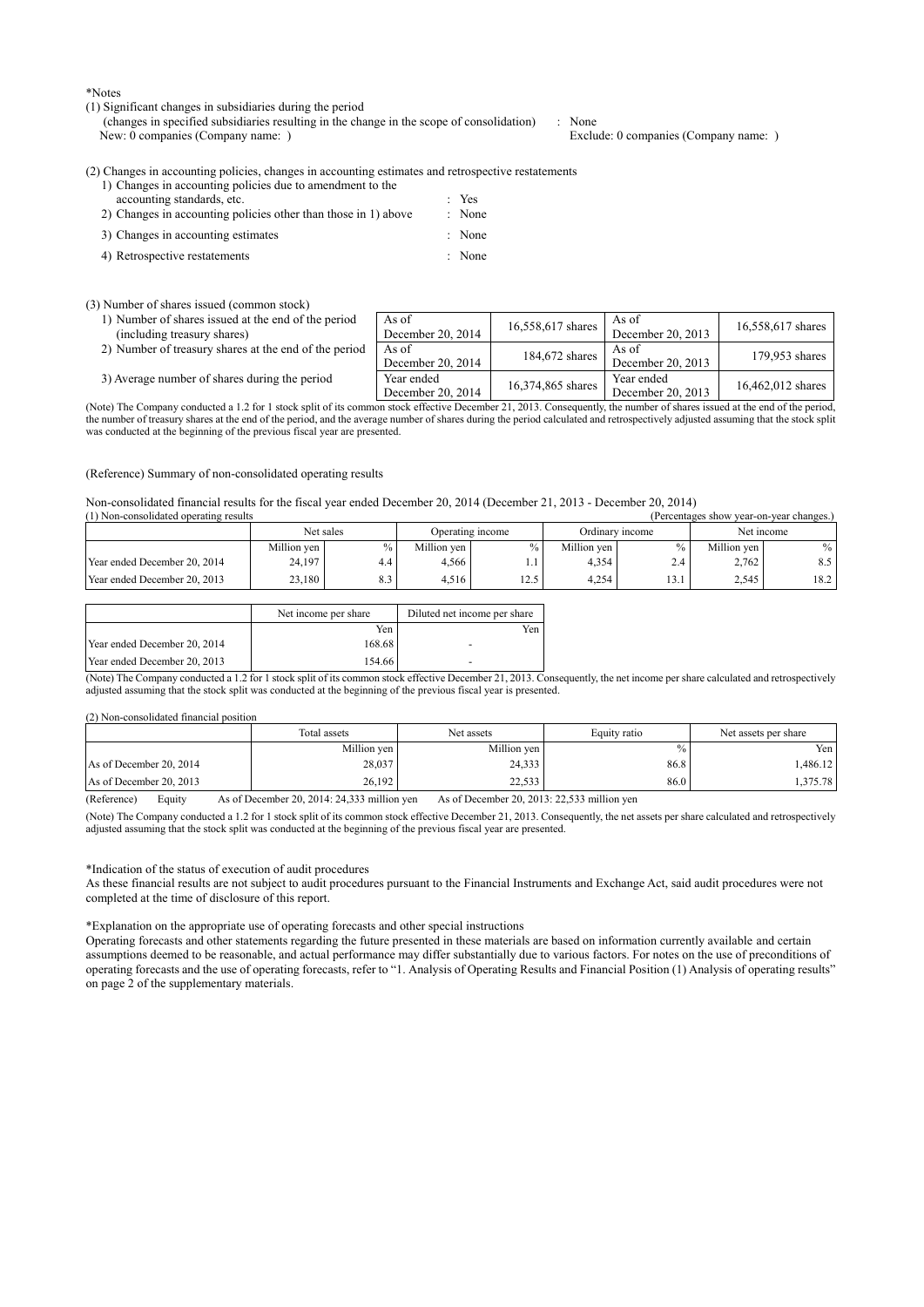# Contents of supplementary materials

| 1. |     |                                                                                                                          |  |
|----|-----|--------------------------------------------------------------------------------------------------------------------------|--|
|    | (1) |                                                                                                                          |  |
|    | (2) |                                                                                                                          |  |
|    | (3) | Basic policy on the distribution of profit and dividends for the fiscal year under review and the following fiscal year5 |  |
|    | (4) |                                                                                                                          |  |
| 2. |     |                                                                                                                          |  |
| 3. |     |                                                                                                                          |  |
|    | (1) |                                                                                                                          |  |
|    | (2) |                                                                                                                          |  |
|    | (3) |                                                                                                                          |  |
|    | (4) |                                                                                                                          |  |
| 4. |     |                                                                                                                          |  |
|    | (1) |                                                                                                                          |  |
|    | (2) |                                                                                                                          |  |
|    | (3) |                                                                                                                          |  |
|    | (4) |                                                                                                                          |  |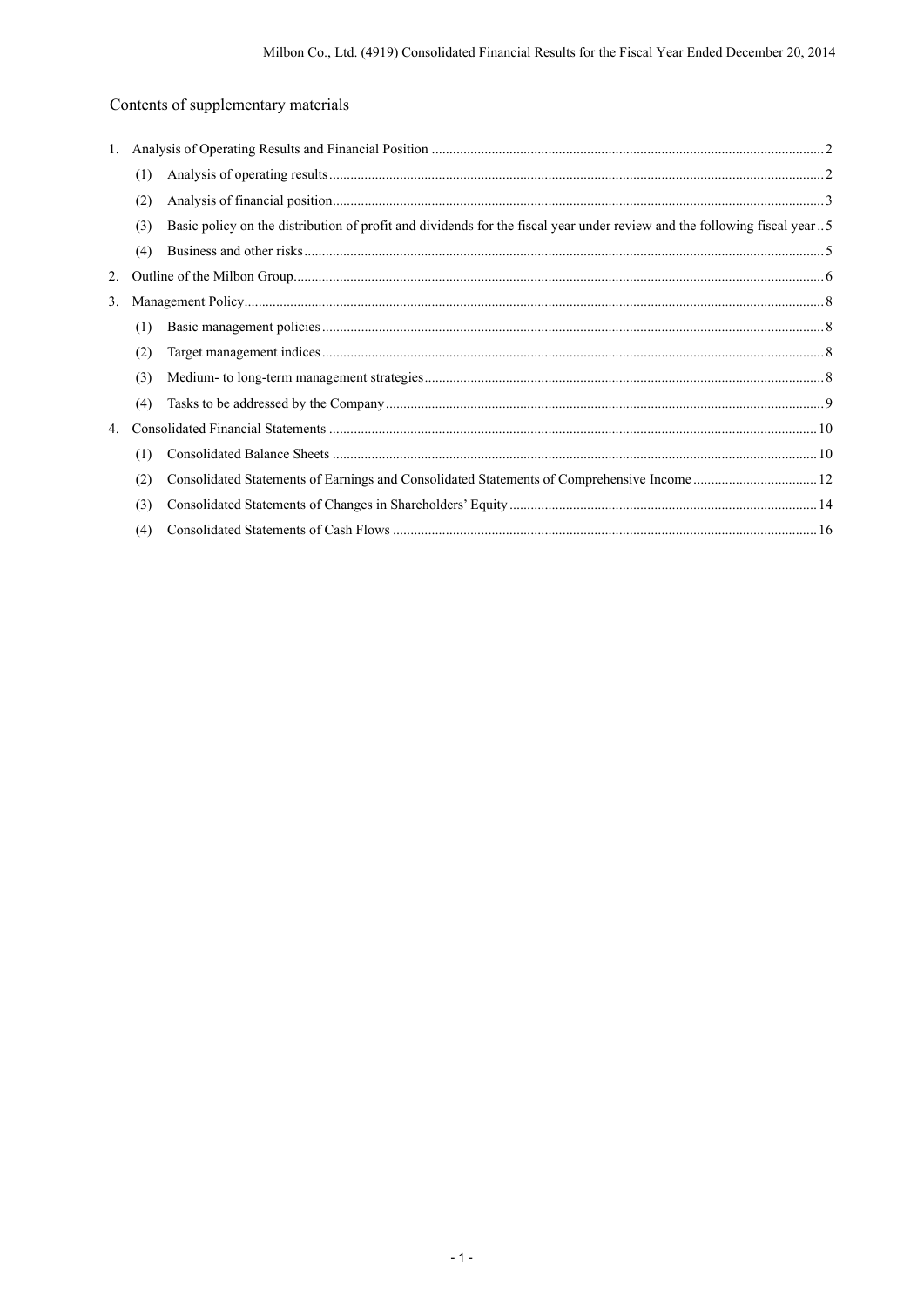### 1. Analysis of Operating Results and Financial Position

- (1) Analysis of operating results
	- 1) Operating results for the fiscal year under review

During the fiscal year under review, the Japanese economy experienced only a modest recovery, as despite the continued improvement in the export environment in conjunction with the depreciation of the yen, personal consumption stagnated due to the prolonged backlash following the earlier rush in demand ahead of the consumption tax hike in April, as well as inclement weather during the summer months. The economic outlook remains murky due to factors including abrupt changes in foreign exchange rates as well as increasing concerns about economic slowdowns in emerging countries. In the beauty industry, the situation remains challenging due to the impacts of factors including the unstable economic environment and the population decline.

Under such circumstances, the Milbon Group, fully aware of the importance of enhancing "intangible value" that centers on communication to respond to the values of mature women, promoted initiatives intended for salons under the slogan of "Supporting the nurture of salon professionals with human appeal who will take the stage and live up to intrinsic, absolute value." We focused on activities to raise the value of hair designers as professionals through basic research aimed at essential care for the changes in hair that occur with age, as well as by providing educational support to increase salons' expertise.

Consolidated net sales during the fiscal year under review increased by 1,396 million yen to 25,226 million yen (up 5.9% year-on-year). This was primarily due to the extremely strong sales of Aujua Aging Care series Immurise line, which was launched in February, and leave-in treatment Deesse's Elujuda Emulsion, which was launched in June. Favorable sales growth at the overseas subsidiaries thanks to proactive educational activities conducted for salons and a change in distributor strategy was another factor for the increase.

Selling, general and administrative expenses increased by 8.1% over the previous year to 12,830 million yen, as a result of various costs relating to extension work at the Central Research Institute and the renewal of sales promotion tools. Operating income increased by 148 million yen to 4,451 million yen (up 3.4% year-on-year), ordinary income also increased by 159 million yen to 4,218 million yen (up 3.9% year-on-year) and net income increased by 104 million yen to 2,621 million yen (up 4.2% year-on-year). Both consolidated net sales and line profits were new record highs.

| Breakdown of consolidated net sales by product category |                      |              |                     |              | (Unit: Million yen)    |                |
|---------------------------------------------------------|----------------------|--------------|---------------------|--------------|------------------------|----------------|
| Product category                                        | Previous fiscal year |              | Current fiscal year |              | Increase<br>(decrease) | Year-on-year   |
|                                                         | Amount               | Ratio $(\%)$ | Amount              | Ratio $(\%)$ | amount                 | change $(\% )$ |
| Hair care products                                      | 12,616               | 52.9         | 14,597              | 57.8         | 1,981                  | 15.7           |
| Hair coloring products                                  | 9,288                | 39.0         | 8,817               | 35.0         | (470)                  | (5.1)          |
| Permanent wave products                                 | 1,623                | 6.8          | 1,520               | 6.0          | (103)                  | (6.3)          |
| Others                                                  | 301                  | 1.3          | 291                 | 1.2          | (10)                   | (3.5)          |
| Total                                                   | 23,829               | 100.0        | 25,226              | 100.0        | 1,396                  | 5.9            |

Breakdown of net sales by product category and breakdown of net sales into domestic and overseas sales are shown below:

[Breakdown of net sales into domestic and overseas sales] (Unit: Million yen)

|                | Previous fiscal year |              | Current fiscal year |               | Increase<br>(decrease) | Year-on-year   |
|----------------|----------------------|--------------|---------------------|---------------|------------------------|----------------|
|                | Amount               | Ratio $(\%)$ | Amount              | Ratio $(\% )$ | amount                 | change $(\% )$ |
| Domestic sales | 21,946               | 92.1         | 22,612              | 89.6          | 665                    | 3.0            |
| Overseas sales | 1,882                | 7.9          | 2,613               | 10.4          | 730                    | 38.8           |
| Total          | 23,829               | 100.0        | 25,226              | 100.0         | 1,396                  | 5.9            |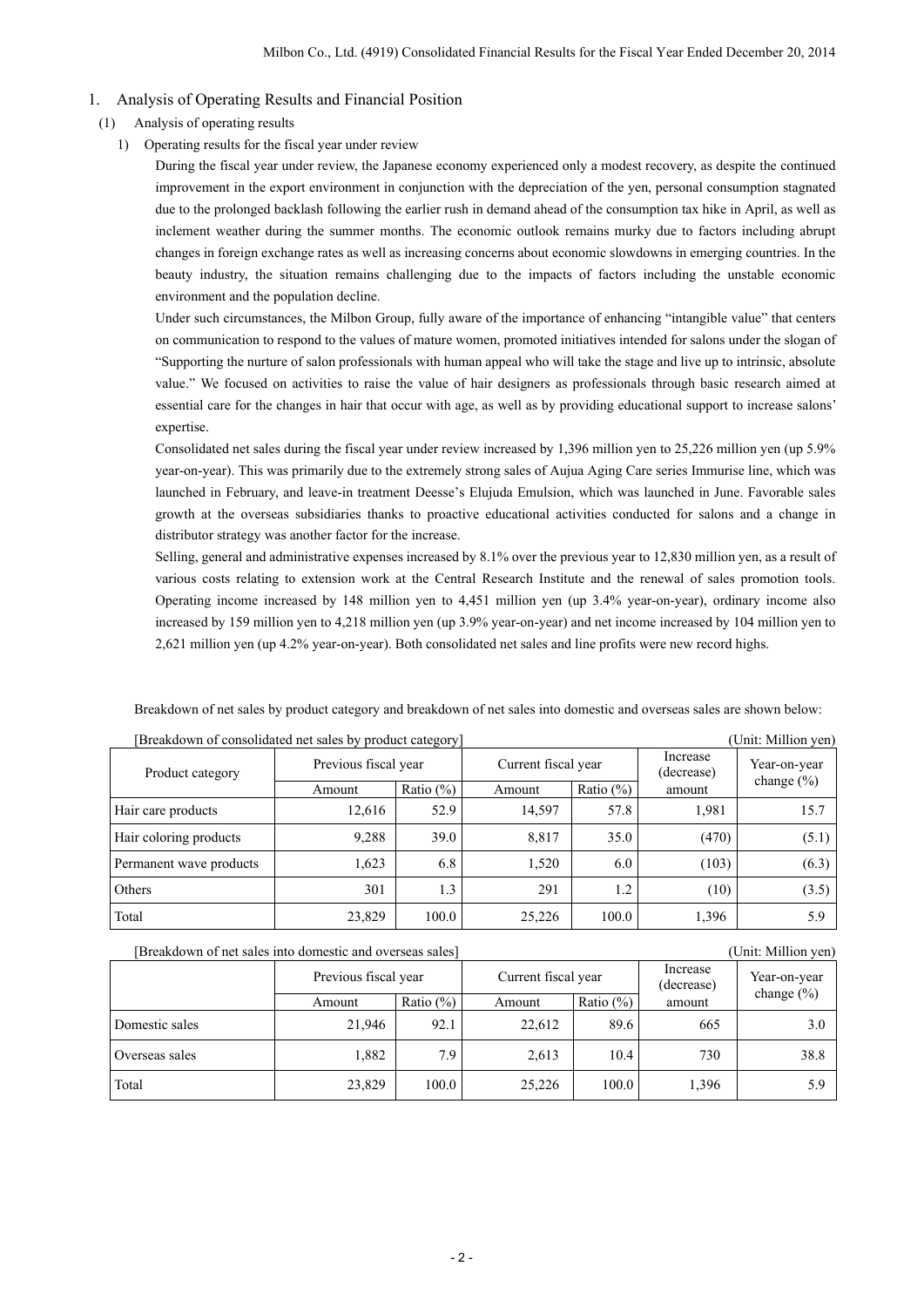2) Medium Term 5-Year Business Vision (2010-2014) achievements

The fiscal year under review was the final fiscal year of the Medium Term 5-Year Business Vision (2010-2014) announced in June 2010. Under this business vision, we have been undertaking initiatives based on the idea of "Contributing to the beauty culture in all regions by customizing, for each region, the beauty product technologies that arise from Japan's detailed and delicate beauty-related technological capabilities and spirit of hospitality, as well as educational support activities which pay respect to designers." As a result of educational support programs for salons focused on hair care for the domestic market which is experiencing a falling birth rate along with an aging population, as well as proactive overseas business development centered on Asia, consolidated net sales of 25,000 million yen and an overseas sales to total sales ratio of 10.4% were reached, both of which were set as targets in the Medium Term 5-Year Business Vision. Operating income was 425 million yen below the target due to the fact that costs associated with global business development, personnel system revisions and the increase in personnel exceeded the assumptions used when the Medium Term 5-Year Business Vision was formulated.

| $\mu$ of $\mu$ is a set of $\mu$ is the degree of $\mu$<br>$\overline{C}$ $\overline{C}$ |                                                         |              |                     |               |            |              |
|------------------------------------------------------------------------------------------|---------------------------------------------------------|--------------|---------------------|---------------|------------|--------------|
|                                                                                          | Medium Term Business Vision<br>$(2014 \text{ targets})$ |              | Current fiscal year |               | Difference | Achievement  |
|                                                                                          | Amount                                                  | Ratio $(\%)$ | Amount              | Ratio $(\% )$ |            | rate $(\% )$ |
| Net sales                                                                                | 25,000                                                  | 100.0        | 25,226              | 100.0         | 226        | 100.9        |
| Domestic                                                                                 | 22,400                                                  | 89.6         | 22,612              | 89.6          | 212        | 100.9        |
| Overseas                                                                                 | 2,600                                                   | 10.4         | 2,613               | 10.4          | 13         | 100.5        |
| Operating income                                                                         | 4,877                                                   | 19.5         | 4,451               | 17.6          | (425)      | 91.3         |
| Net income                                                                               | 2,754                                                   | 11.0         | 2,621               | 10.4          | (132)      | 95.2         |

### [Medium Term Business Vision targets and results] (Unit: Million yen)

3) Outlook for fiscal 2015

Japan's economic outlook remains uncertain, as consumer sentiment is unstable and the issue of the future consumption tax rate still exists. In the beauty industry, demographics are having a growing impact on salons, such as the decline in customers and difficulty hiring staff due to the decrease in the productive-age population (15 to 64 years old) and the drop in the number of beauty school students. Despite this environment, the yearly usage amount by mature women, centered on women in their 40s, is on the rise, and the high employment rate has resulted in a recent rising trend in usage amounts by women in their mid-20s as well.

Amid this environment, the Milbon Group believes that it is important that professionals with expertise respond to the awakening and heightening beauty needs of these two generations of women―those in their 20s and those in their 40s. Efforts will be focused on salons with the goal of "raising the level of expertise of professionals and supporting higher productivity in order to respond to women, who continue to shine in society, from those awakening to beauty to those with heightened beauty needs."

In terms of global expansion, we will begin the full-fledged supply of products to overseas regions from the Thai Factory, which came online in 2013. In addition, we will develop marketing activities with the aim of having Southeast Asia become the second main pillar for growth behind East Asia.

As a result of these efforts, the Company expects consolidated net sales of 26,900 million yen (up 6.6% year-on-year), consolidated operating income of 4,661 million yen (up 4.7% year-on-year), consolidated ordinary income of 4,369 million yen (up 3.6% year-on-year), and consolidated net income of 2,630 million yen (up 0.3% year-on-year).

### (2) Analysis of financial position

1) Assets, liabilities and net assets

Total assets at the end of the current fiscal year increased by 1,817 million yen compared to the end of the previous fiscal year to 28,138 million yen.

Current assets increased by 1,369 million yen compared to the end of the previous fiscal year to 14,307 million yen. This was due mainly to an increase of 541 million yen in cash and deposits, an increase of 316 million yen in notes and accounts receivable - trade, an increase of 271 million yen in merchandise and finished goods, and an increase of 187 million yen in raw materials and supplies.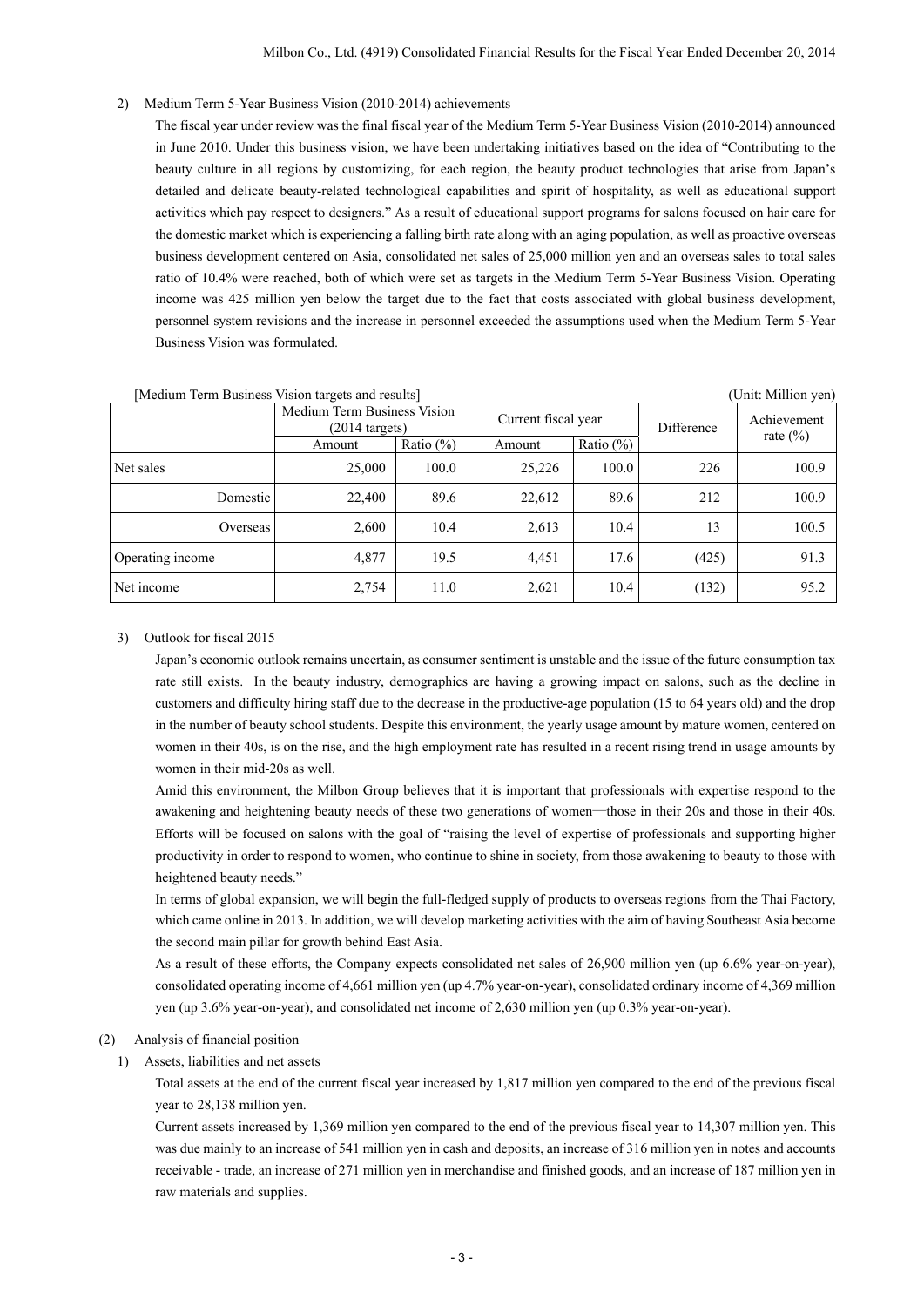Non-current assets increased by 447 million yen compared to the end of the previous fiscal year to 13,831 million yen. This was due mainly to an increase of 1,028 million yen attributable to capital expenditure including the extension work at the Central Research Institute, a decrease of 1,001 million yen attributable to the recording of depreciation, an increase of 257 million yen in net defined benefit asset and an increase of 141 million yen in investment securities attributable to factors such as higher prices of listed stocks.

Current liabilities decreased by 100 million yen compared to the end of the previous fiscal year to 3,869 million yen. This was mainly due to the decrease in income taxes payable by 175 million yen.

Non-current liabilities decreased by 36 million yen from the end of the previous fiscal year to 165 million yen.

Net assets increased by 1,954 million yen compared to the end of the previous fiscal year to 24,104 million yen. This was mainly due to the 1,586 million yen increase in retained earnings and the 190 million yen increase in foreign currency translation adjustment as a result of the depreciation of the yen.

As a result, equity ratio changed from 84.1% at the end of the previous fiscal year to 85.7%. Net assets per share based on total outstanding shares as of the end of the current fiscal year increased from 1,352.34 yen per share at the end of the previous fiscal year to 1,472.10 yen per share.

#### 2) Cash flows

Cash and cash equivalents (hereinafter "net cash") at the end of the current fiscal year increased by 536 million yen compared to the end of the previous fiscal year to 7,147 million yen, as a result of using the net cash provided by operating activities for the payment of income taxes and the payment of dividends.

(Cash flows from operating activities)

Net cash provided by operating activities amounted to 2,766 million yen. This was mainly the result of posting 4,193 million yen in income before income taxes and minority interests, depreciation of 1,008 million yen and 1,703 million yen in income taxes paid.

(Cash flows from investing activities)

Net cash used in investing activities amounted to 1,236 million yen. This was mainly due to the purchase of property, plant and equipment of 1,059 million yen.

(Cash flows from financing activities)

Net cash used in financing activities amounted to 1,052 million yen. This was mainly due to the cash dividends paid to shareholders of 1,033 million yen.

| $1.01$ check $1.001$ and $1.001$ and $1.01$ and $1.01$ and $1.01$ and $1.01$ and $1.01$ and $1.01$ and $1.01$ and $1.01$ and $1.01$ and $1.01$ and $1.01$ and $1.01$ and $1.01$ and $1.01$ and $1.01$ and $1.01$ and $1.01$ a |              |              |              |              |              |
|-------------------------------------------------------------------------------------------------------------------------------------------------------------------------------------------------------------------------------|--------------|--------------|--------------|--------------|--------------|
|                                                                                                                                                                                                                               | Year ended   | Year ended   | Year ended   | Year ended   | Year ended   |
|                                                                                                                                                                                                                               | December 20. | December 20. | December 20. | December 20. | December 20. |
|                                                                                                                                                                                                                               | 2010         | 2011         | 2012         | 2013         | 2014         |
| Equity ratio $(\%)$                                                                                                                                                                                                           | 84.9         | 84.4         | 86.1         | 84.1         | 85.7         |
| Equity ratio based on market<br>value $(\% )$                                                                                                                                                                                 | 131.4        | 146.0        | 163.8        | 243.3        | 183.0        |
| Interest-bearing debt to cash<br>flows ratio $(\%)$                                                                                                                                                                           | 3.3          | 2.6          | 2.7          | 2.3          | 3.0          |

### (Reference) Cash flow-related indicators

(Notes) Equity ratio: Equity/net assets

Equity ratio based on market value: Total market capitalization/total assets Interest-bearing debt to cash flows ratio: Interest-bearing debt/cash flows

- All indicators were calculated using consolidated financial statements.
- \* Total market capitalization was calculated by multiplying the closing stock price at the end of the period by the total number of outstanding shares at the end of the period (excluding treasury shares).
- Cash flows were shown as an operating cash flow in the consolidated statements of cash flows.
- \* Interest-bearing debt refers to all debt posted in the balance sheets upon which interest is paid. The amount of interest paid in the consolidated statements of cash flows was treated as an interest payment in the calculations above.
- Interest-coverage ratio is not shown due to the fact that there were no interest payments.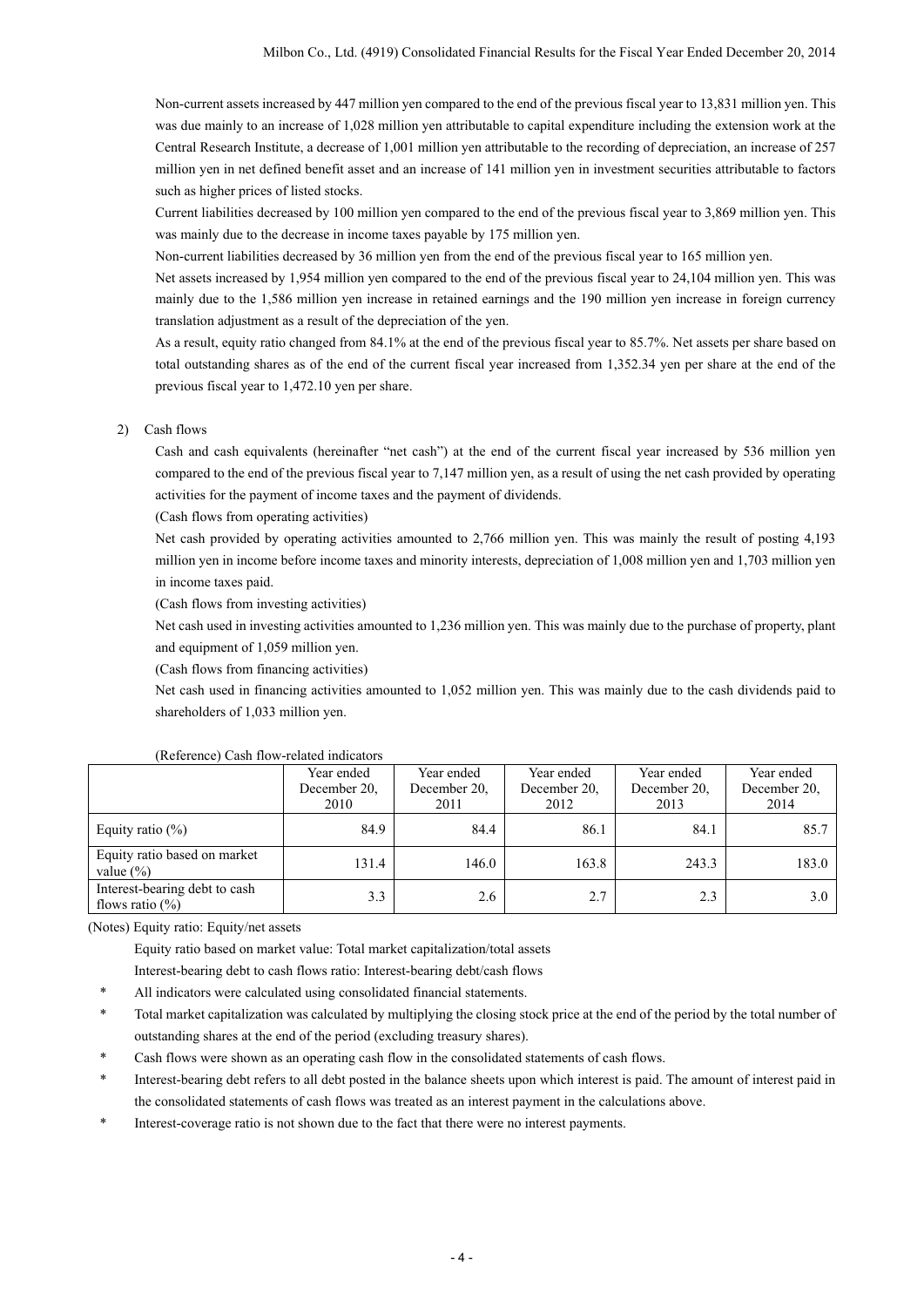(3) Basic policy on the distribution of profit and dividends for the fiscal year under review and the following fiscal year

The Milbon Group considers the returning of profits to shareholders as an important management issue and makes it a basic policy to pay dividends in accordance with its operating results, while enhancing its business structure by maintaining internal reserves to the end of improving its earnings in the future. In addition, interim dividends are determined at the Board of Directors meetings and year-end dividends at the general meeting of shareholders, and it is the Group's basic policy to pay dividends twice every fiscal year.

For the current fiscal year, upon comprehensively taking into account factors including our financial position and profit levels, we have decided to pay an interim dividend of 34 yen per share, and a year-end dividend of 34 yen per share, for a total annual dividend of 68 yen per share. The Company conducted a 1.2 for 1 stock split of its common stock on December 21, 2013. When converted using the pre-stock split ratio, the annual dividend amounts to 81.60 yen per share.

For the following fiscal year, we plan to pay an annual dividend of 68 yen per share.

Internal reserves are used for capital expenditures required for the medium- to long-term expansion of our business as well as R&D investments, to the end of enhancing our business structure.

(4) Business and other risks

Risks that could potentially affect the operating results, stock price and financial position of the Milbon Group include the following.

The future risks identified in this section are based on assessments made by the Company as of the end of the fiscal year under review. The Group recognizes the possibility of these risk events actually occurring and has prepared policies to prevent and avert such risks and take appropriate measures to minimize the impact of such risks when they do occur.

1) Risks associated with global expansion

The Milbon Group is aggressively expanding its business into the overseas markets. Global expansion entails risks relating to intellectual property rights including counterfeit goods, unforeseeable changes in laws and regulations, and risks of social unrest due to terrorism, war and other factors. Such risks could have a major impact on the Group's operating results and financial position.

2) Information security

The Milbon Group has taken various measures to protect information assets including customers' personal information and confidential information. However, unforeseeable events, such as the leakage of information due to unauthorized access, could have a major impact on the Group's operating results and financial position.

3) Risks associated with debt collection

The Milbon Group deliberates and records necessary reserves upon regularly reviewing its business partners from both quantitative and qualitative perspectives and in terms of collection status. However, deterioration in the business partner's credit standing or events such as bankruptcy could have a major impact on the Group's operating results and financial position.

4) Risks associated with major accidents

The Milbon Group utilizes company cars in its sales activities. The Group implements safety measures that places maximum priority on human life, including strict control over driving and the reinforcement of safety training. However, should a major accident event occur, it could lead to the loss of the customers' and the public's trust in the Group and have a major impact on the Group's operating results and financial position.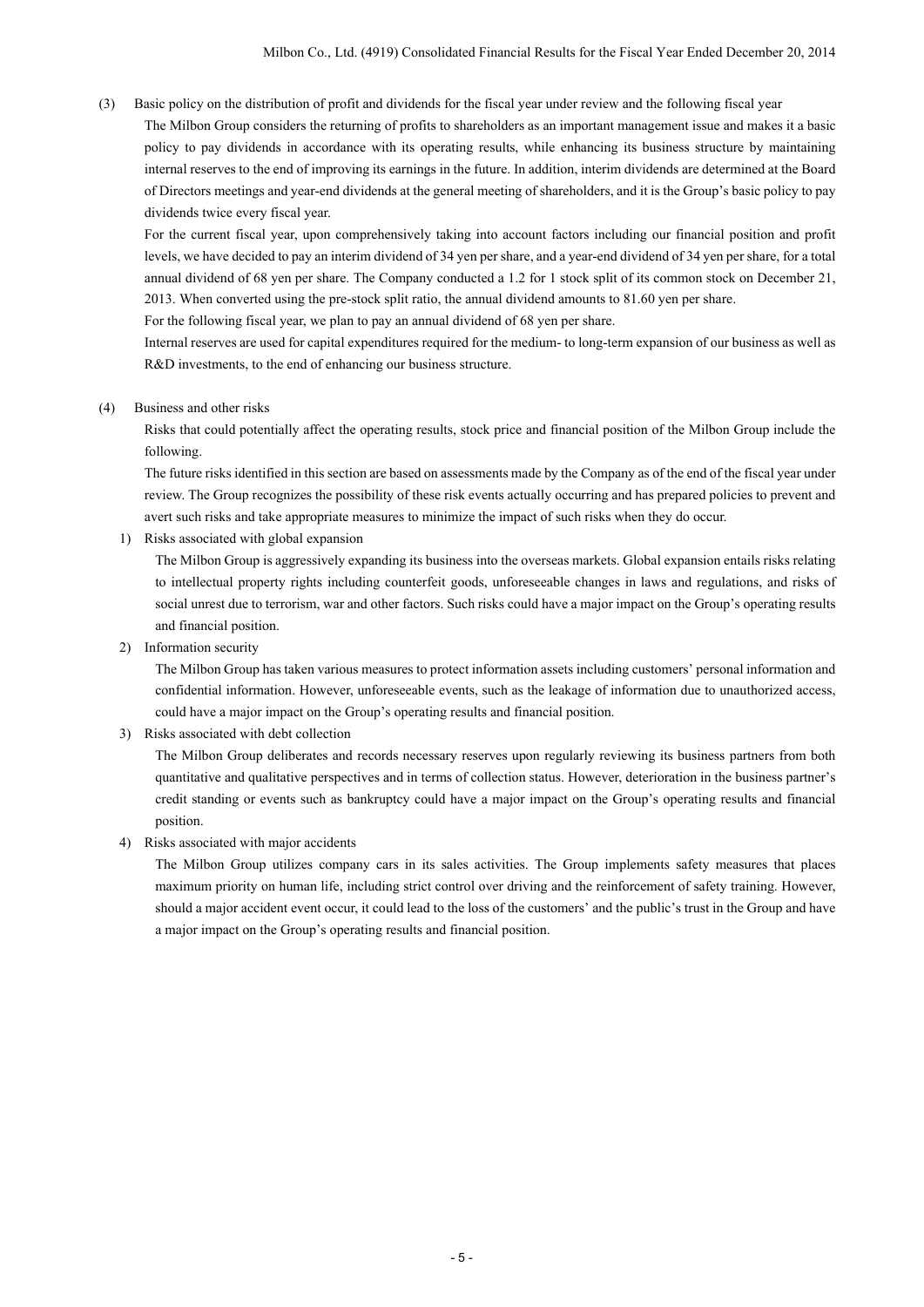## 2. Outline of the Milbon Group

| Name                                                                                                      | Location              | Capital stock<br>or capital<br>contribution | Main line of<br>business                   | Percentage of<br>voting rights held<br>$(\%)$ | Relationship with the<br>Company                                                                                         |
|-----------------------------------------------------------------------------------------------------------|-----------------------|---------------------------------------------|--------------------------------------------|-----------------------------------------------|--------------------------------------------------------------------------------------------------------------------------|
| (Consolidated subsidiary)<br>MILBON USA, INC.                                                             | New York, USA         | USD 2 million                               | Sale of hair<br>products                   |                                               | 100.0 Sells the Company's hair<br>products in the U.S.                                                                   |
| (Consolidated subsidiary)<br>Milbon Trading<br>(Shanghai) Co., Ltd.                                       | Shanghai, China       | JPY 430 million                             | Sale of hair<br>products                   |                                               | Sells the Company's hair<br>products in China.<br>100.0 Three executives hold<br>concurrent posts at the<br>Company.     |
| (Consolidated subsidiary)<br>Milbon Korea Co., Ltd.                                                       | Seoul,<br>South Korea |                                             | KRW 3,000 Sale of hair<br>million products |                                               | Sells the Company's hair<br>products in South Korea.<br>100.0 Two executives hold<br>concurrent posts at the<br>Company. |
| (Consolidated subsidiary)<br>MILBON (THAILAND) CO., Rayong, Thailand THB 450 million sale of hair<br>LTD. |                       |                                             | Manufacture and<br>products                |                                               | Manufactures and sells the<br>100.0 Company's hair products<br>in Thailand.                                              |

(Note) All companies fall under the category of "specified subsidiary."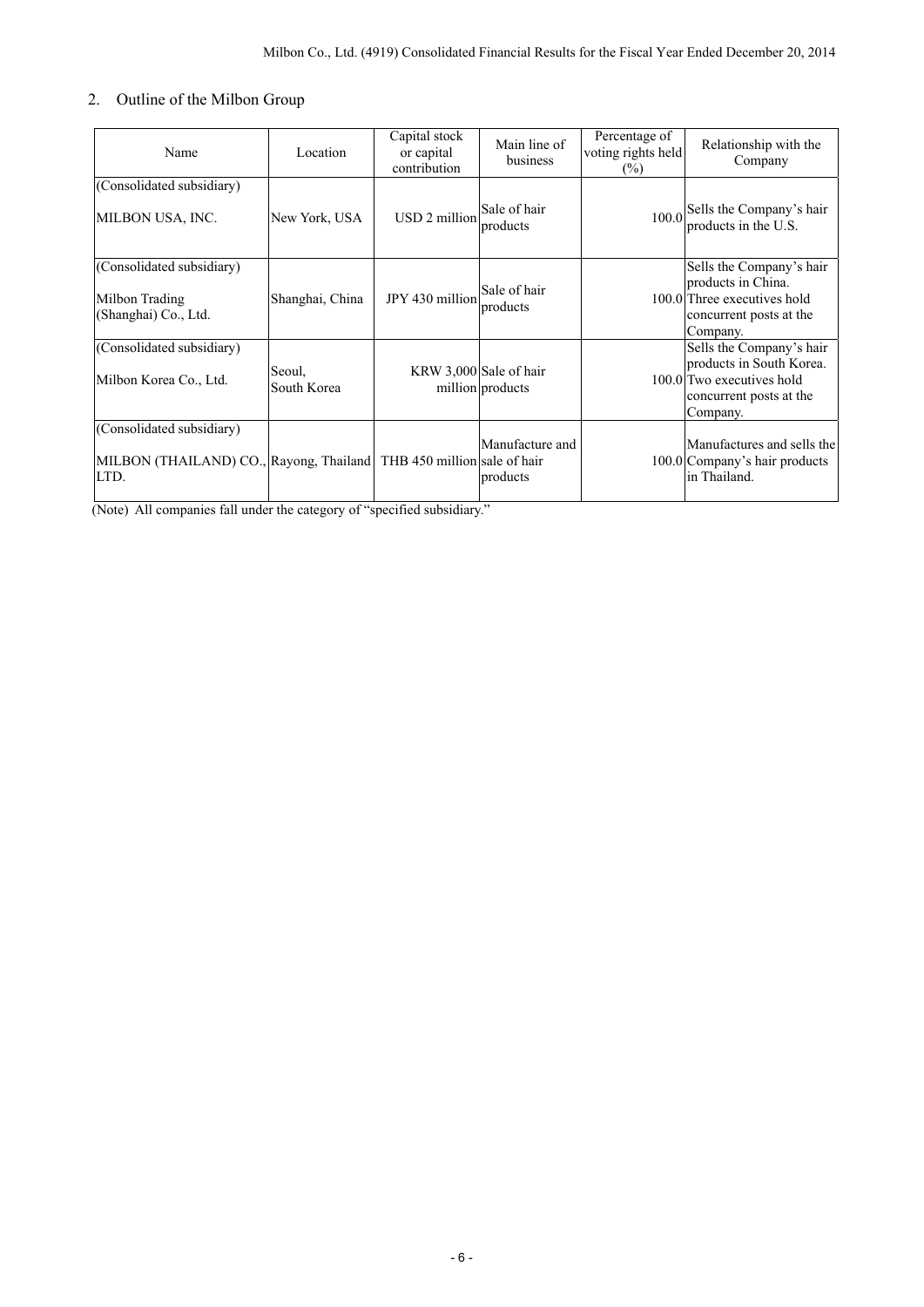The following diagram shows the positioning of Milbon Group companies and the Group's businesses.

(Diagram of business activities)



- (Notes) 1. For overseas transactions, sales channels differ depending on the country.
	- 2. The main items for store sales are hair-care products.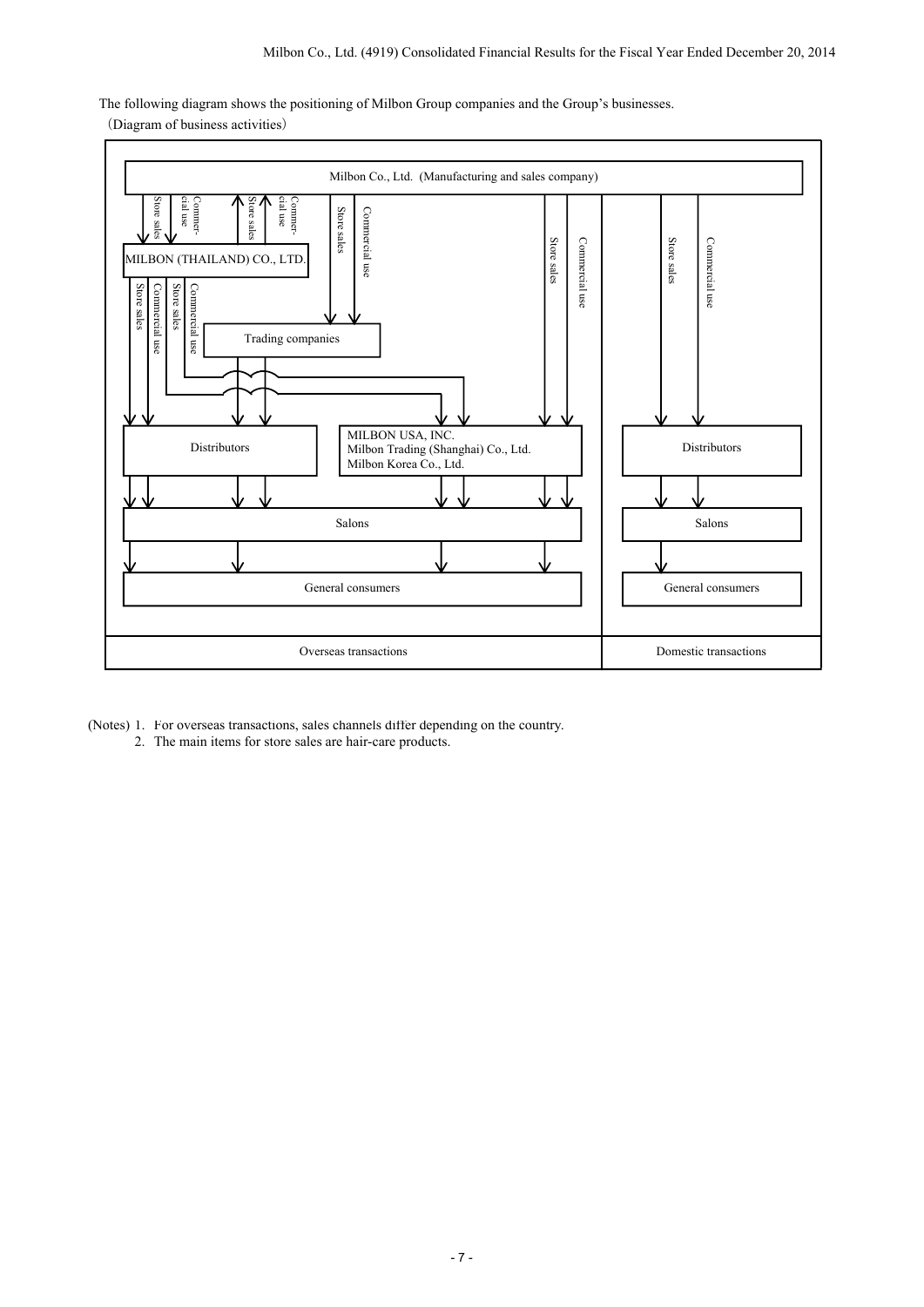## 3. Management Policy

## (1) Basic management policies

The Milbon Group has been developing its business that supports a beautiful way of life through hair designers. "Beautiful ways of life and beautiful hair enrich people's spirits. Milbon develops its business to contribute to the industry, countries and regions around the world under the belief that people rich in spirit will develop culture, and that a society that values culture will bring about peace."

The Milbon Group's corporate slogan has been "beautiful hair, beautiful people." The domestic market has become increasingly uncertain with the changing demographics, and it is now necessary to pursue globalization (to accelerate the speed with which we enter markets by boosting the recognition of the corporate brand and product brands).

As we start a new fiscal year:

- So that women who wish to live beautifully can discover a new self
- So that hair designers can be proud and take on new challenges
- We declare that we will continue to assume challenges in new areas (globalization, new businesses), and in order to build long-term relationships of trust with customers we have created a new brand statement and slogan to serve as its symbol.

―Brand Statement―

*"We believe that beautiful hair brings out an individual's true beauty. This is something that is felt from the inside and radiates outward. Milbon works closely with salon professionals to together deliver beautiful hair, inspire grace and confidence in the world."* 

―Brand Slogan―

*Find Your Beauty* 

### (2) Target management indices

 From the standpoint of effectively utilizing shareholders' equity and boosting earning power, the Milbon Group aims to exceed the following indices in 2019, the final year of the Medium Term 5-Year Business Vision (2015-2019).

- 1) ROE (Return On Equity): 12%
- 2) Consolidated Operating Income Ratio: 20%
- (3) Medium- to long-term management strategies

 The Milbon Group has formulated a Medium Term 5-Year Business Vision (2015-2019) covering the 5-year period beginning in 2015. The Milbon Group has set forth the following global vision: "Milbon aims to be the global No.1, first as a Japanese professional manufacturer, by cultivating global field ideas through human resource development and training in order for hair designers to achieve their goals," and aims to achieve consolidated net sales of 35,000 million yen, consolidated operating income of 7,000 million yen and overseas sales to total sales ratio of 18.6% in 2019, the final year of the 5-year plan.

As a part of this, we will develop personnel who can conduct business on a global basis and who will lead the company in the future, as well as develop products and engage in marketing activities on a localized basis.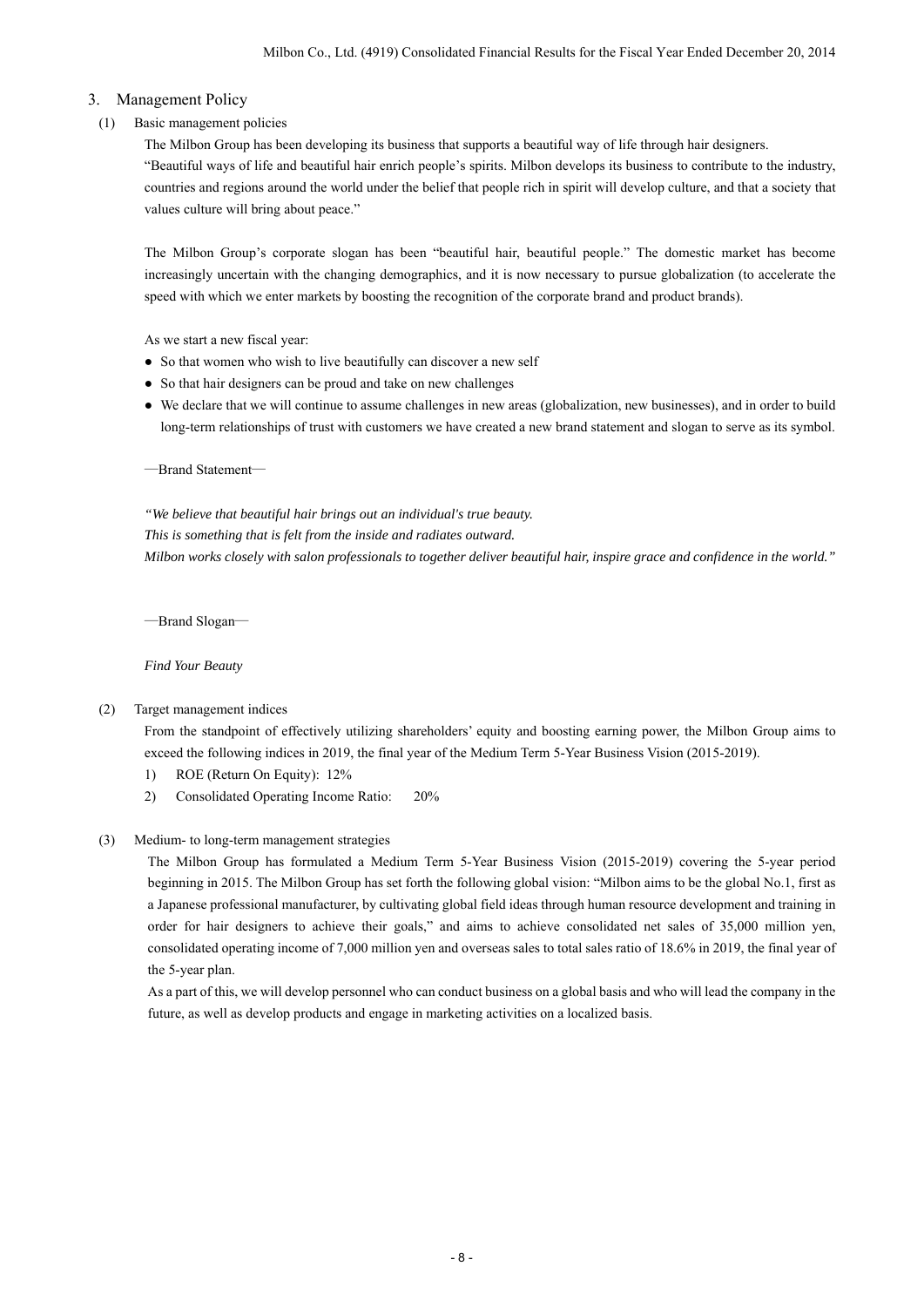| (Vision by area) |                                                                                                   |
|------------------|---------------------------------------------------------------------------------------------------|
| Japan            | : Be the first in the world to create an aging beauty model to respond to the declining birthrate |
|                  | and the aging of society                                                                          |
| East Asia        | : Foster local employees and promote educational and marketing activities to create a growth      |
|                  | track which will be the pillar for Asia, including the earnings structure                         |
| Southeast Asia   | : Start full-scale operation of the Thai Factory and create a foundation that will become a new   |
|                  | growth pillar after Japan and East Asia                                                           |
| U.S. and Europe  | : Switch the business model to a distributor based system, and create opportunities to enter the  |
|                  | market in Europe                                                                                  |

(Global financial strategy)

- Execute growth investment in order to build a global product supply framework and develop more localized marketing activities in each region.
- Carry out shareholder returns with a target payout ratio of 40%, proactively returning to investors the profits earned through growth. Also, conduct stock splits as appropriate in light of the share price and liquidity in the market.

Based on the above strategies, we aim to be No.1 in Asia and enter the top five in the world in the hair care products professional use market in 2019, the final year of the 5-year plan.

- (4) Tasks to be addressed by the Company
	- 1) In terms of the sales framework, in order to achieve further evolution in the Fieldperson (education-oriented sales representative) strategy, raise the quality of sales activities and educational support for salons through selection and concentration of field activities and create Milbon salons that will be the model for activities and success.
	- 2) In product development, further improve Target Authority Customer (TAC) product development system, which catches the latest changes in hair design trends and utilizes such information in development.
	- 3) Discover customers' latent needs and improve product development technologies with basic and fundamental research to respond to such needs.
	- 4) Build a product supply framework which matches the needs of each region by improving the production capacity of plants in Japan and overseas, and by raising the efficiency of the distribution system.
	- 5) In order to advance our global vision, develop a system for fostering human resources capable of international business activities, executives with a keen sense of management and specialists.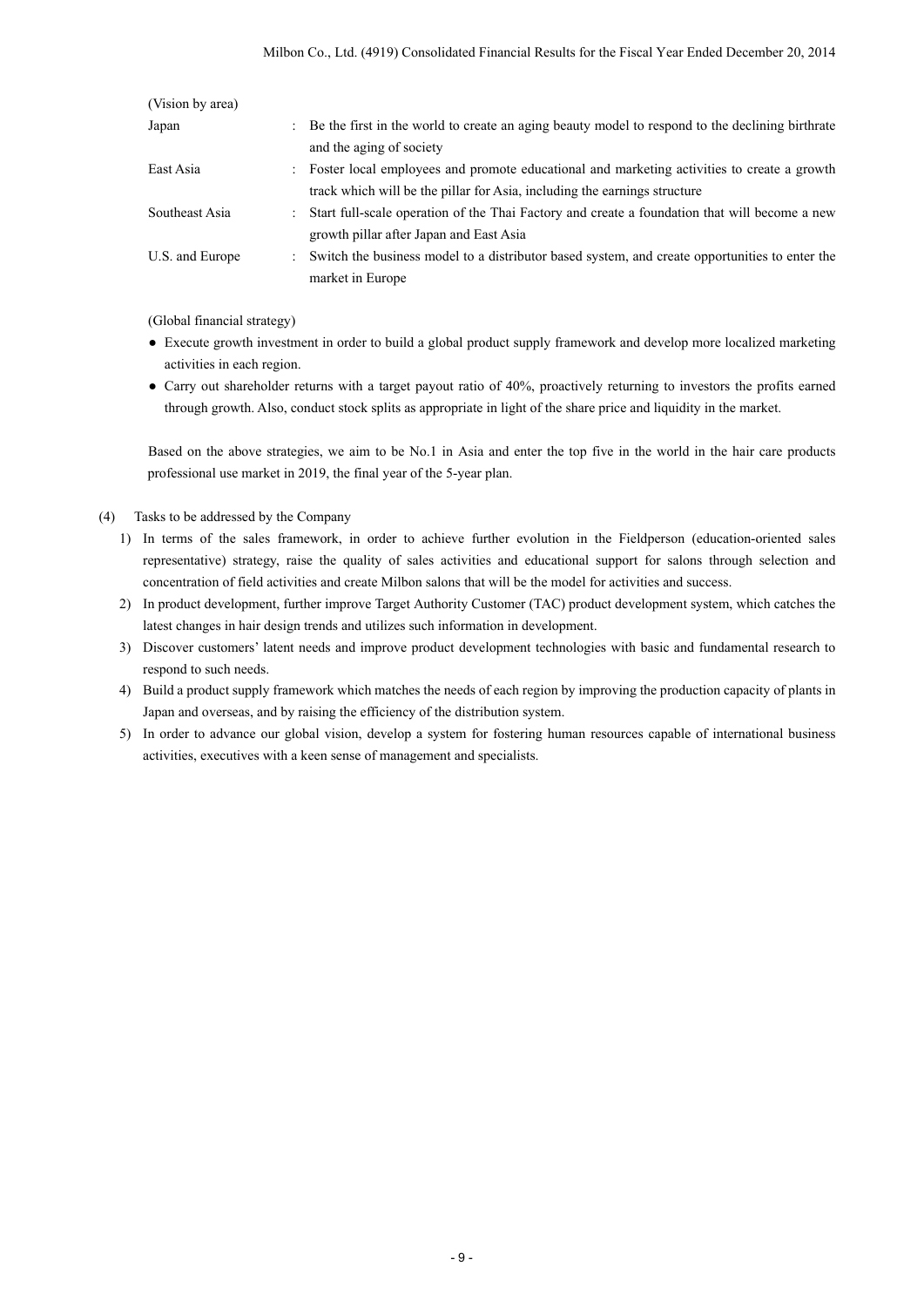## 4. Consolidated Financial Statements

(1) Consolidated Balance Sheets

|                                        |                           | (Thousand yen)            |
|----------------------------------------|---------------------------|---------------------------|
|                                        | Previous Fiscal Year      | Current Fiscal Year       |
|                                        | (As of December 20, 2013) | (As of December 20, 2014) |
| Assets                                 |                           |                           |
| Current assets                         |                           |                           |
| Cash and deposits                      | 6,845,649                 | 7,386,867                 |
| Notes and accounts receivable - trade  | 3,110,419                 | 3,427,276                 |
| Merchandise and finished goods         | 1,987,133                 | 2,258,355                 |
| Work in process                        | 21,957                    | 22,989                    |
| Raw materials and supplies             | 607,585                   | 795,564                   |
| Deferred tax assets                    | 269,733                   | 253,254                   |
| Other                                  | 151,201                   | 207,507                   |
| Allowance for doubtful accounts        | (55, 548)                 | (44, 289)                 |
| Total current assets                   | 12,938,131                | 14,307,525                |
| Non-current assets                     |                           |                           |
| Property, plant and equipment          |                           |                           |
| Buildings and structures               | 7,721,653                 | 8,667,622                 |
| Accumulated depreciation               | (4,066,624)               | (4,396,771)               |
| Buildings and structures, net          | 3,655,029                 | 4,270,850                 |
| Machinery, equipment and vehicles      | 4,365,291                 | 4,666,773                 |
| Accumulated depreciation               | (3,463,005)               | (3,590,100)               |
| Machinery, equipment and vehicles, net | 902,286                   | 1,076,672                 |
| Land                                   | 4,867,542                 | 4,876,552                 |
| Construction in progress               | 835,253                   | 58,635                    |
| Other                                  | 1,828,754                 | 2,034,557                 |
| Accumulated depreciation               | (1,672,808)               | (1,786,379)               |
| Other, net                             | 155,945                   | 248,178                   |
| Total property, plant and equipment    | 10,416,058                | 10,530,889                |
| Intangible assets                      | 481,762                   | 448,856                   |
| Investments and other assets           |                           |                           |
| Investment securities                  | 1,767,519                 | 1,908,728                 |
| Net defined benefit asset              |                           | 257,649                   |
| Deferred tax assets                    | 193,433                   | 58,657                    |
| Other                                  | 573,968                   | 676,344                   |
| Allowance for doubtful accounts        | (49, 141)                 | (49, 681)                 |
| Total investments and other assets     | 2,485,780                 | 2,851,698                 |
| Total non-current assets               | 13,383,601                | 13,831,443                |
| <b>Total</b> assets                    | 26,321,732                | 28,138,969                |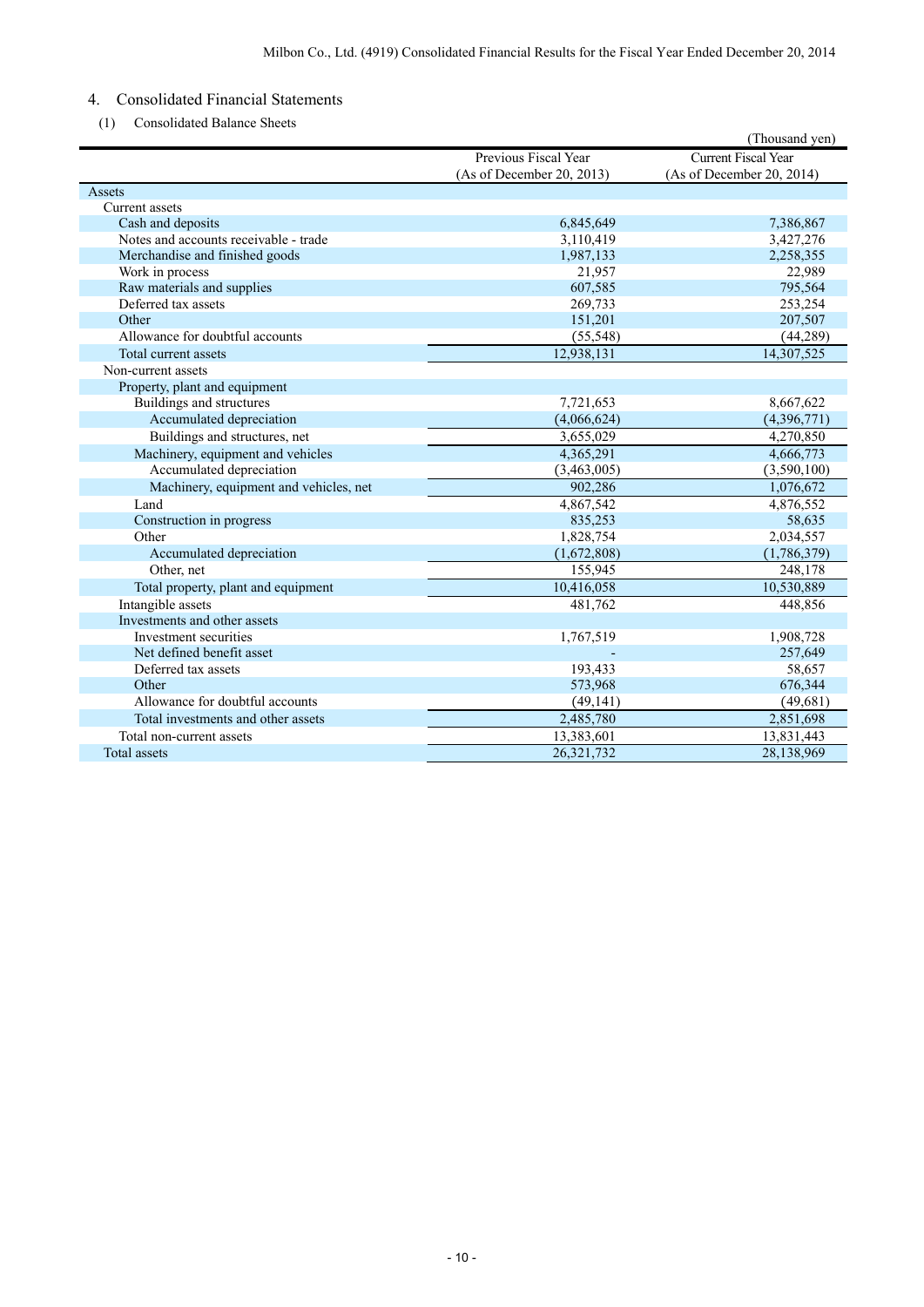|                                                       |                           | (Thousand yen)             |
|-------------------------------------------------------|---------------------------|----------------------------|
|                                                       | Previous Fiscal Year      | <b>Current Fiscal Year</b> |
|                                                       | (As of December 20, 2013) | (As of December 20, 2014)  |
| Liabilities                                           |                           |                            |
| Current liabilities                                   |                           |                            |
| Accounts payable - trade                              | 501,379                   | 503,378                    |
| Accounts payable - other                              | 1,914,806                 | 1,841,629                  |
| Income taxes payable                                  | 945,236                   | 769,801                    |
| Provision for sales returns                           | 26,590                    | 24,436                     |
| Provision for bonuses                                 | 83,995                    | 89,198                     |
| Other                                                 | 498,640                   | 641,288                    |
| Total current liabilities                             | 3,970,648                 | 3,869,733                  |
| Non-current liabilities                               |                           |                            |
| Provision for retirement benefits                     | 55,564                    |                            |
| Net defined benefit liability                         |                           | 20,238                     |
| Other                                                 | 146,076                   | 144,883                    |
| Total non-current liabilities                         | 201,641                   | 165,121                    |
| <b>Total liabilities</b>                              | 4,172,289                 | 4,034,855                  |
| Net assets                                            |                           |                            |
| Shareholders' equity                                  |                           |                            |
| Capital stock                                         | 2,000,000                 | 2,000,000                  |
| Capital surplus                                       | 199,183                   | 199,599                    |
| Retained earnings                                     | 20,069,024                | 21,655,660                 |
| Treasury shares                                       | (516, 646)                | (535, 654)                 |
| Total shareholders' equity                            | 21,751,561                | 23,319,606                 |
| Accumulated other comprehensive income                |                           |                            |
| Valuation difference on available-for-sale securities | 277,439                   | 368,519                    |
| Foreign currency translation adjustment               | 120,442                   | 310,899                    |
| Remeasurements of defined benefit plans               |                           | 105,089                    |
| Total accumulated other comprehensive income          | 397,881                   | 784,508                    |
| Total net assets                                      | 22,149,443                | 24, 104, 114               |
| Total liabilities and net assets                      | 26,321,732                | 28,138,969                 |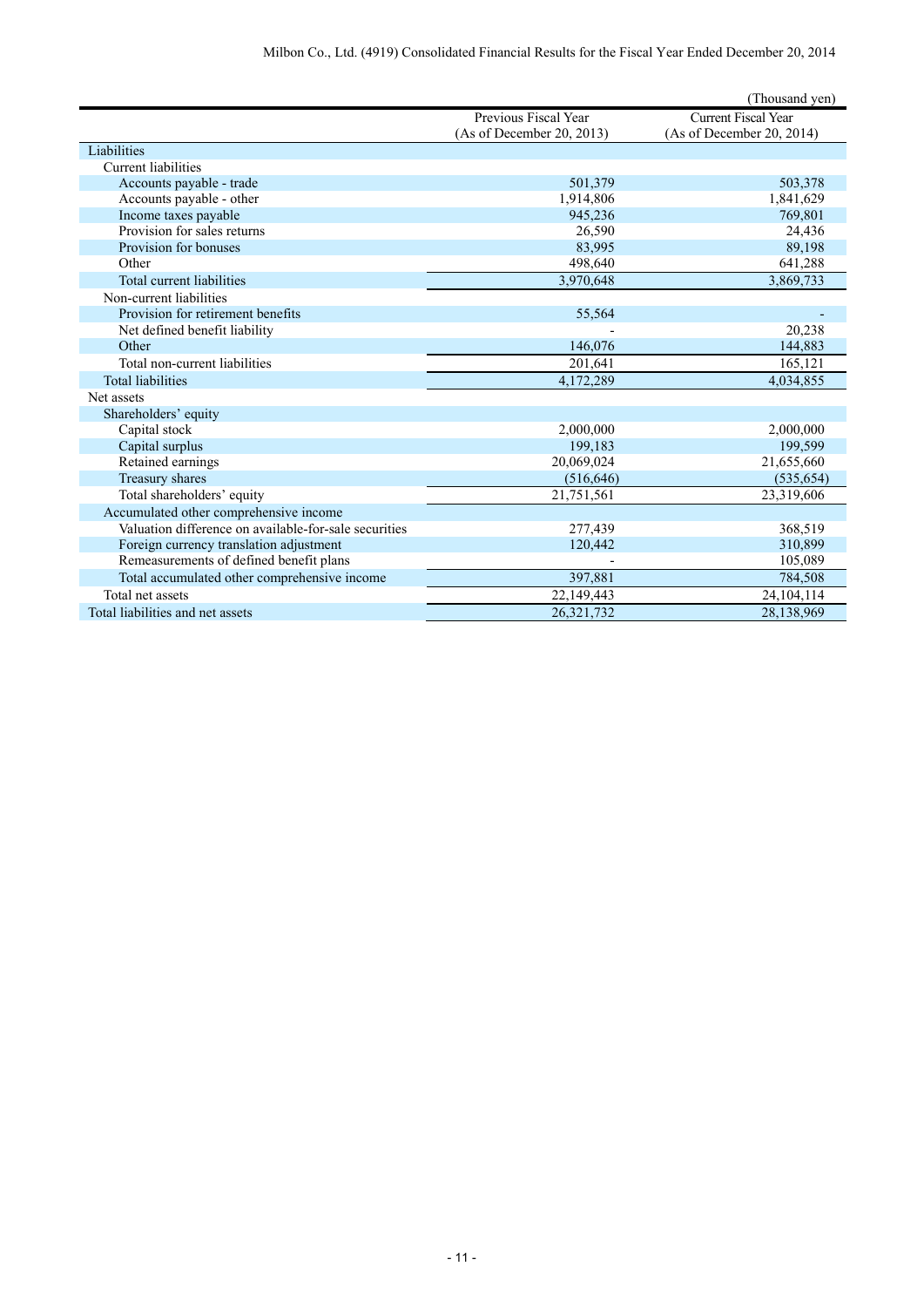## (2) Consolidated Statements of Earnings and Consolidated Statements of Comprehensive Income

Consolidated Statements of Earnings

|                                                   |                          | (Thousand yen)           |
|---------------------------------------------------|--------------------------|--------------------------|
|                                                   | <b>Fiscal Year Ended</b> | <b>Fiscal Year Ended</b> |
|                                                   | December 20, 2013        | December 20, 2014        |
|                                                   | (December 21, 2012 -     | (December 21, 2013 -     |
|                                                   | December 20, 2013)       | December 20, 2014)       |
| Net sales                                         | 23,829,758               | 25,226,510               |
| Cost of sales                                     | 7,654,832                | 7,945,233                |
| Gross profit                                      | 16,174,925               | 17,281,276               |
| Selling, general and administrative expenses      | 11,872,215               | 12,830,186               |
| Operating income                                  | 4.302.709                | 4,451,089                |
| Non-operating income                              |                          |                          |
| Interest income                                   | 15,036                   | 7,792                    |
| Dividend income                                   | 36,909                   | 45,568                   |
| Company house defrayment income                   | 48,031                   | 49,237                   |
| Gain on surrender of insurance                    | 3,119                    | 45,702                   |
| Foreign exchange gains                            | 43,292                   | 13,877                   |
| Other                                             | 13,056                   | 23,249                   |
| Total non-operating income                        | 159,447                  | 185,428                  |
| Non-operating expenses                            |                          |                          |
| Sales discounts                                   | 401,882                  | 412,880                  |
| Other                                             | 621                      | 4,698                    |
| Total non-operating expenses                      | 402,504                  | 417,579                  |
| Ordinary income                                   | 4,059,652                | 4,218,938                |
| Extraordinary income                              |                          |                          |
| Gain on sales of non-current assets               | 552                      | 811                      |
| Total extraordinary income                        | 552                      | 811                      |
| <b>Extraordinary losses</b>                       |                          |                          |
| Loss on retirement of non-current assets          | 11,404                   | 26,434                   |
| Total extraordinary losses                        | 11,404                   | 26,434                   |
| Income before income taxes and minority interests | 4,048,801                | 4,193,315                |
| Income taxes - current                            | 1,643,216                | 1,528,623                |
| Income taxes - deferred                           | (110, 593)               | 43,605                   |
| Total income taxes                                | 1,532,623                | 1,572,229                |
| Income before minority interests                  | 2,516,177                | 2,621,086                |
| Net income                                        | 2,516,177                | 2,621,086                |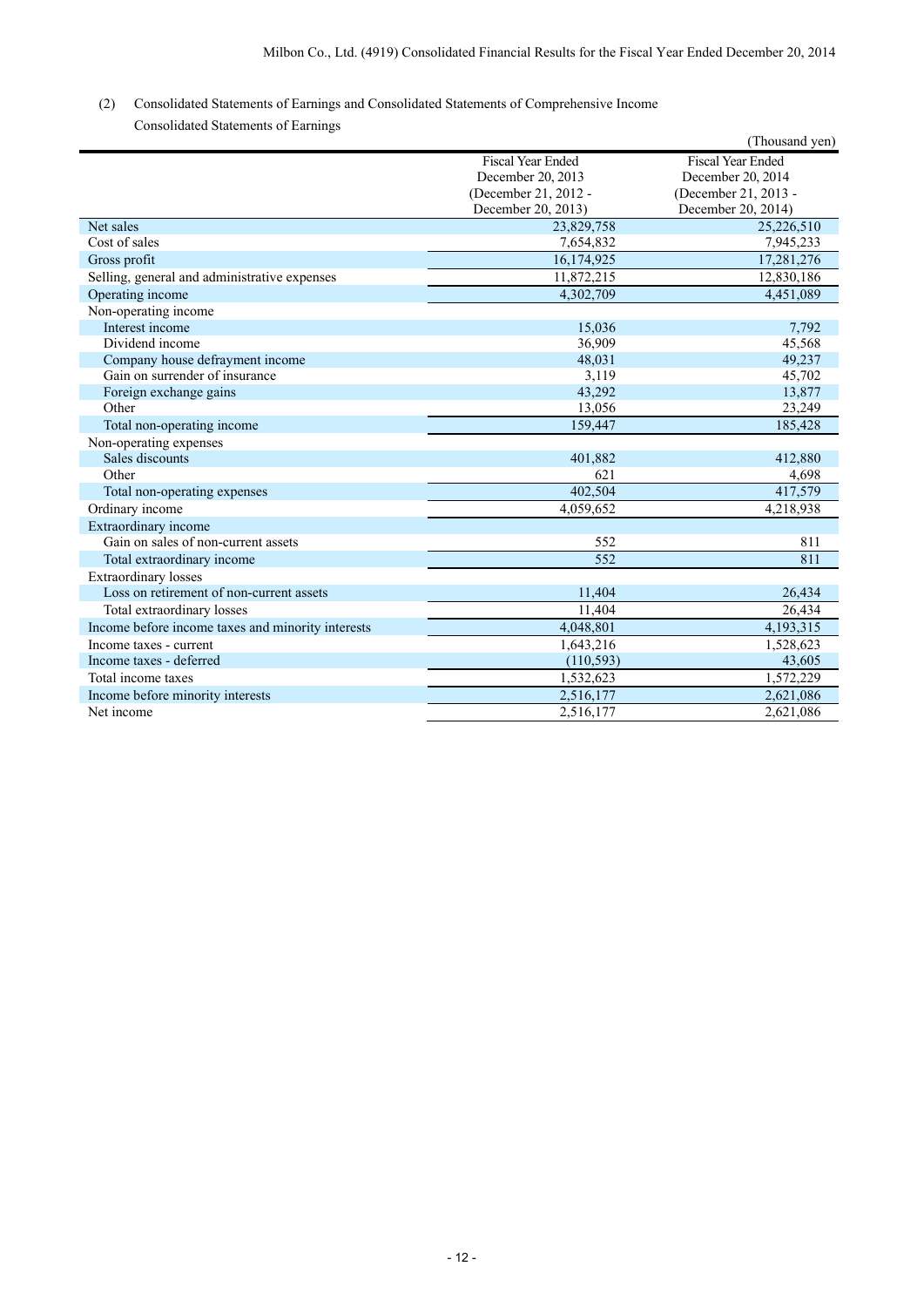Consolidated Statements of Comprehensive Income

| Consondated Statements of Comprehensive mediate         |                          |                          |
|---------------------------------------------------------|--------------------------|--------------------------|
|                                                         |                          | (Thousand yen)           |
|                                                         | <b>Fiscal Year Ended</b> | <b>Fiscal Year Ended</b> |
|                                                         | December 20, 2013        | December 20, 2014        |
|                                                         | (December 21, 2012 -     | (December 21, 2013 -     |
|                                                         | December 20, 2013)       | December 20, 2014)       |
| Income before minority interests                        | 2,516,177                | 2,621,086                |
| Other comprehensive income                              |                          |                          |
| Valuation difference on available-for-sale securities   | 406,802                  | 91,079                   |
| Foreign currency translation adjustment                 | 247,935                  | 190,457                  |
| Total other comprehensive income                        | 654,738                  | 281,537                  |
| Comprehensive income                                    | 3,170,916                | 2,902,623                |
| Comprehensive income attributable to                    |                          |                          |
| Comprehensive income attributable to owners of parent   | 3,170,916                | 2,902,623                |
| Comprehensive income attributable to minority interests |                          |                          |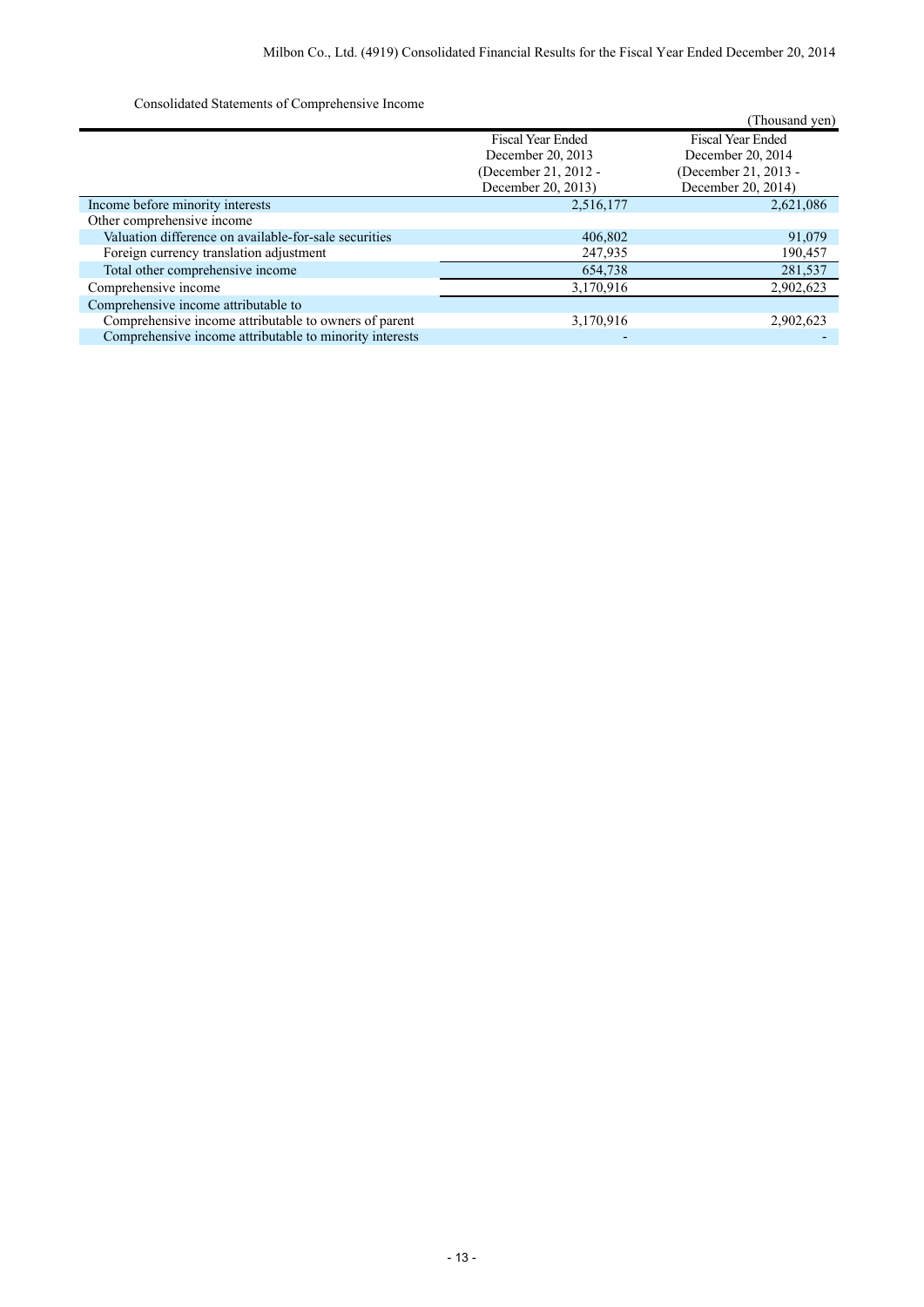## (3) Consolidated Statements of Changes in Shareholders' Equity Fiscal Year Ended December 20, 2013 (December 21, 2012 - December 20, 2013)

|                                                         |                          |                 |                   |                 | (Thousand yen)                |
|---------------------------------------------------------|--------------------------|-----------------|-------------------|-----------------|-------------------------------|
|                                                         | Shareholders' equity     |                 |                   |                 |                               |
|                                                         | Capital stock            | Capital surplus | Retained earnings | Treasury shares | Total shareholders'<br>equity |
| Balance at beginning of<br>current period               | 2,000,000                | 199,120         | 18,476,098        | (51,035)        | 20,624,182                    |
| Changes of items during<br>period                       |                          |                 |                   |                 |                               |
| Dividends of surplus                                    |                          |                 | (923, 251)        |                 | (923, 251)                    |
| Net income                                              |                          |                 | 2,516,177         |                 | 2,516,177                     |
| Purchase of treasury<br>shares                          |                          |                 |                   | (466, 492)      | (466, 492)                    |
| Disposal of treasury shares                             |                          | 63              |                   | 881             | 944                           |
| Net changes of items other<br>than shareholders' equity |                          |                 |                   |                 |                               |
| Total changes of items during<br>period                 | $\overline{\phantom{0}}$ | 63              | 1,592,926         | (465, 611)      | 1,127,378                     |
| Balance at end of current<br>period                     | 2,000,000                | 199,183         | 20,069,024        | (516, 646)      | 21,751,561                    |

|                                                         | Accumulated other comprehensive income                      |                                               |                                            |                                                    |                  |
|---------------------------------------------------------|-------------------------------------------------------------|-----------------------------------------------|--------------------------------------------|----------------------------------------------------|------------------|
|                                                         | Valuation difference<br>on available-for-sale<br>securities | Foreign currency<br>translation<br>adjustment | Remeasurements of<br>defined benefit plans | Total accumulated<br>other comprehensive<br>income | Total net assets |
| Balance at beginning of<br>current period               | (129, 363)                                                  | (127, 493)                                    |                                            | (256, 856)                                         | 20,367,325       |
| Changes of items during<br>period                       |                                                             |                                               |                                            |                                                    |                  |
| Dividends of surplus                                    |                                                             |                                               |                                            |                                                    | (923, 251)       |
| Net income                                              |                                                             |                                               |                                            |                                                    | 2,516,177        |
| Purchase of treasury<br>shares                          |                                                             |                                               |                                            |                                                    | (466, 492)       |
| Disposal of treasury shares                             |                                                             |                                               |                                            |                                                    | 944              |
| Net changes of items other<br>than shareholders' equity | 406,802                                                     | 247,935                                       |                                            | 654,738                                            | 654,738          |
| Total changes of items during<br>period                 | 406,802                                                     | 247,935                                       |                                            | 654,738                                            | 1,782,117        |
| Balance at end of current<br>period                     | 277,439                                                     | 120,442                                       | $\overline{\phantom{a}}$                   | 397,881                                            | 22,149,443       |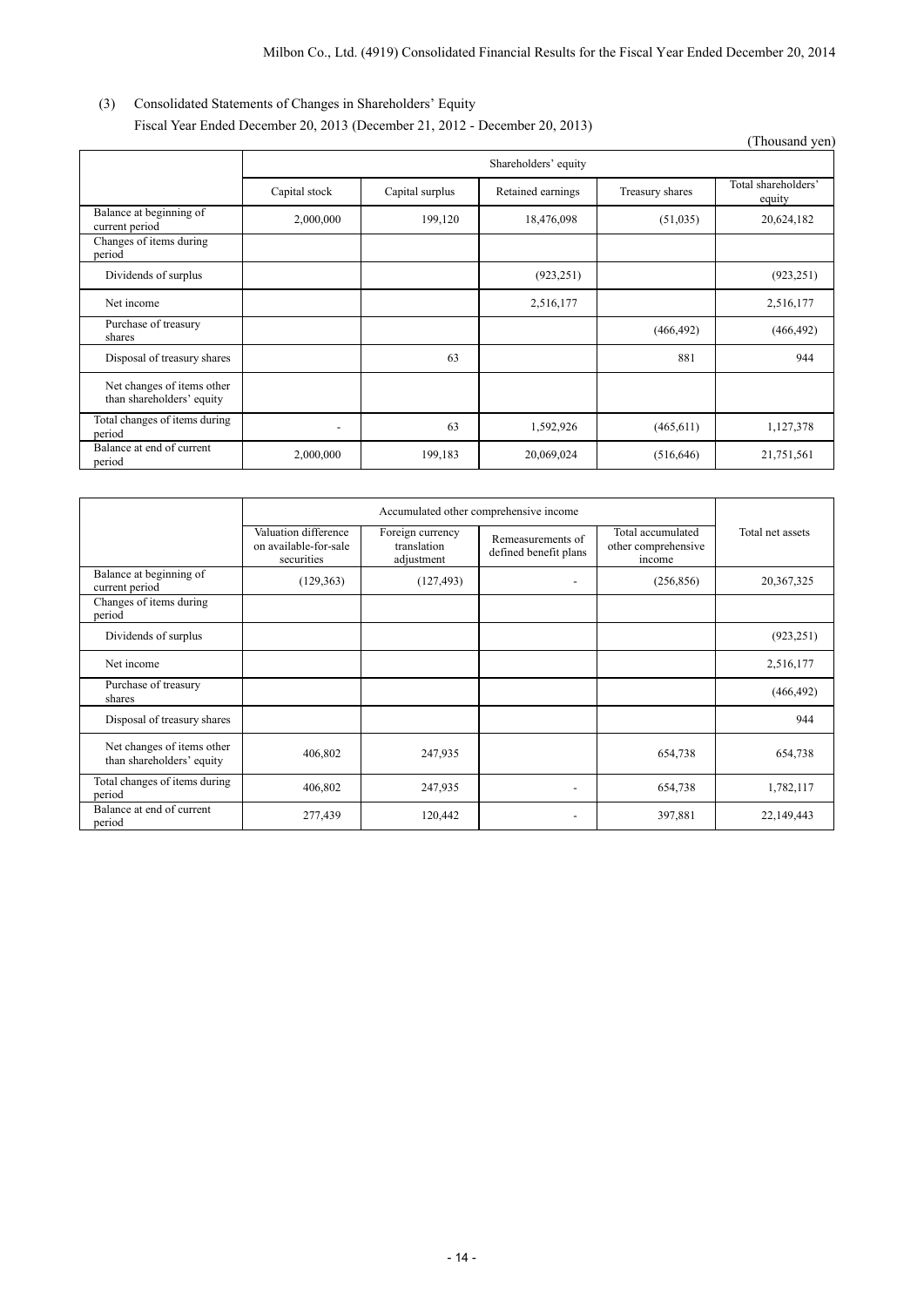## Fiscal Year Ended December 20, 2014 (December 21, 2013 - December 20, 2014)

|                                                         |                      |                 | $\ldots$ . There is a contract $=0, \, \pm 0.1$ . The extent of $=1, \, \pm 0.10$ . Between $\pm 0, \, \pm 0.1$ . The set of $\pm 0.00$ |                 | (Thousand yen)                |
|---------------------------------------------------------|----------------------|-----------------|-----------------------------------------------------------------------------------------------------------------------------------------|-----------------|-------------------------------|
|                                                         | Shareholders' equity |                 |                                                                                                                                         |                 |                               |
|                                                         | Capital stock        | Capital surplus | Retained earnings                                                                                                                       | Treasury shares | Total shareholders'<br>equity |
| Balance at beginning of<br>current period               | 2,000,000            | 199,183         | 20,069,024                                                                                                                              | (516, 646)      | 21,751,561                    |
| Changes of items during<br>period                       |                      |                 |                                                                                                                                         |                 |                               |
| Dividends of surplus                                    |                      |                 | (1,034,450)                                                                                                                             |                 | (1,034,450)                   |
| Net income                                              |                      |                 | 2,621,086                                                                                                                               |                 | 2,621,086                     |
| Purchase of treasury<br>shares                          |                      |                 |                                                                                                                                         | (20,909)        | (20,909)                      |
| Disposal of treasury shares                             |                      | 416             |                                                                                                                                         | 1,901           | 2,318                         |
| Net changes of items other<br>than shareholders' equity |                      |                 |                                                                                                                                         |                 |                               |
| Total changes of items during<br>period                 |                      | 416             | 1,586,636                                                                                                                               | (19,007)        | 1,568,044                     |
| Balance at end of current<br>period                     | 2,000,000            | 199,599         | 21,655,660                                                                                                                              | (535, 654)      | 23,319,606                    |

|                                                         | Accumulated other comprehensive income                      |                                               |                                            |                                                    |                  |
|---------------------------------------------------------|-------------------------------------------------------------|-----------------------------------------------|--------------------------------------------|----------------------------------------------------|------------------|
|                                                         | Valuation difference<br>on available-for-sale<br>securities | Foreign currency<br>translation<br>adjustment | Remeasurements of<br>defined benefit plans | Total accumulated<br>other comprehensive<br>income | Total net assets |
| Balance at beginning of<br>current period               | 277,439                                                     | 120,442                                       | $\overline{\phantom{a}}$                   | 397,881                                            | 22,149,443       |
| Changes of items during<br>period                       |                                                             |                                               |                                            |                                                    |                  |
| Dividends of surplus                                    |                                                             |                                               |                                            |                                                    | (1,034,450)      |
| Net income                                              |                                                             |                                               |                                            |                                                    | 2,621,086        |
| Purchase of treasury<br>shares                          |                                                             |                                               |                                            |                                                    | (20,909)         |
| Disposal of treasury shares                             |                                                             |                                               |                                            |                                                    | 2,318            |
| Net changes of items other<br>than shareholders' equity | 91,079                                                      | 190,457                                       | 105,089                                    | 386,626                                            | 386,626          |
| Total changes of items during<br>period                 | 91,079                                                      | 190,457                                       | 105,089                                    | 386,626                                            | 1,954,671        |
| Balance at end of current<br>period                     | 368,519                                                     | 310,899                                       | 105,089                                    | 784,508                                            | 24, 104, 114     |